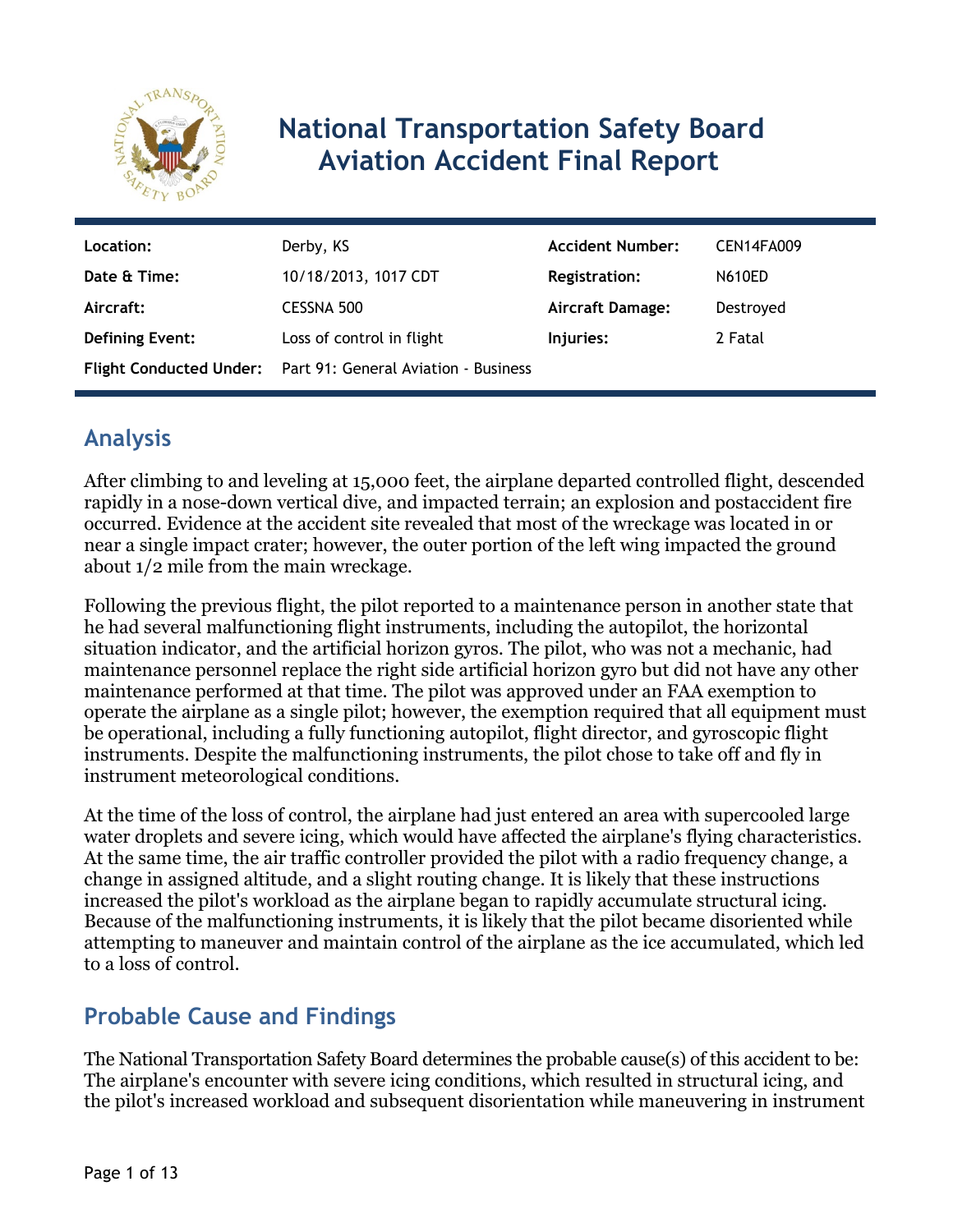flight rules (IFR) conditions with malfunctioning flight instruments, which led to the subsequent loss of airplane control. Contributing to the accident was the pilot's decision to takeoff in IFR conditions and fly a single-pilot operation without a functioning autopilot and with malfunctioning flight instruments.

| <b>Findings</b>             |                                                                                                                                                          |
|-----------------------------|----------------------------------------------------------------------------------------------------------------------------------------------------------|
| Aircraft                    | Performance/control parameters - Capability exceeded (Cause)<br>- Malfunction (Cause)<br>Instrument panel                                                |
| Personnel issues            | Aircraft control - Pilot (Cause)<br>Spatial disorientation - Pilot (Cause)<br>Task overload - Pilot (Cause)<br>Decision making/judgment - Pilot (Factor) |
| <b>Environmental issues</b> | Conducive to structural icing - Contributed to outcome (Cause)<br>Ceiling/visibility/precip - Effect on operation (Cause)                                |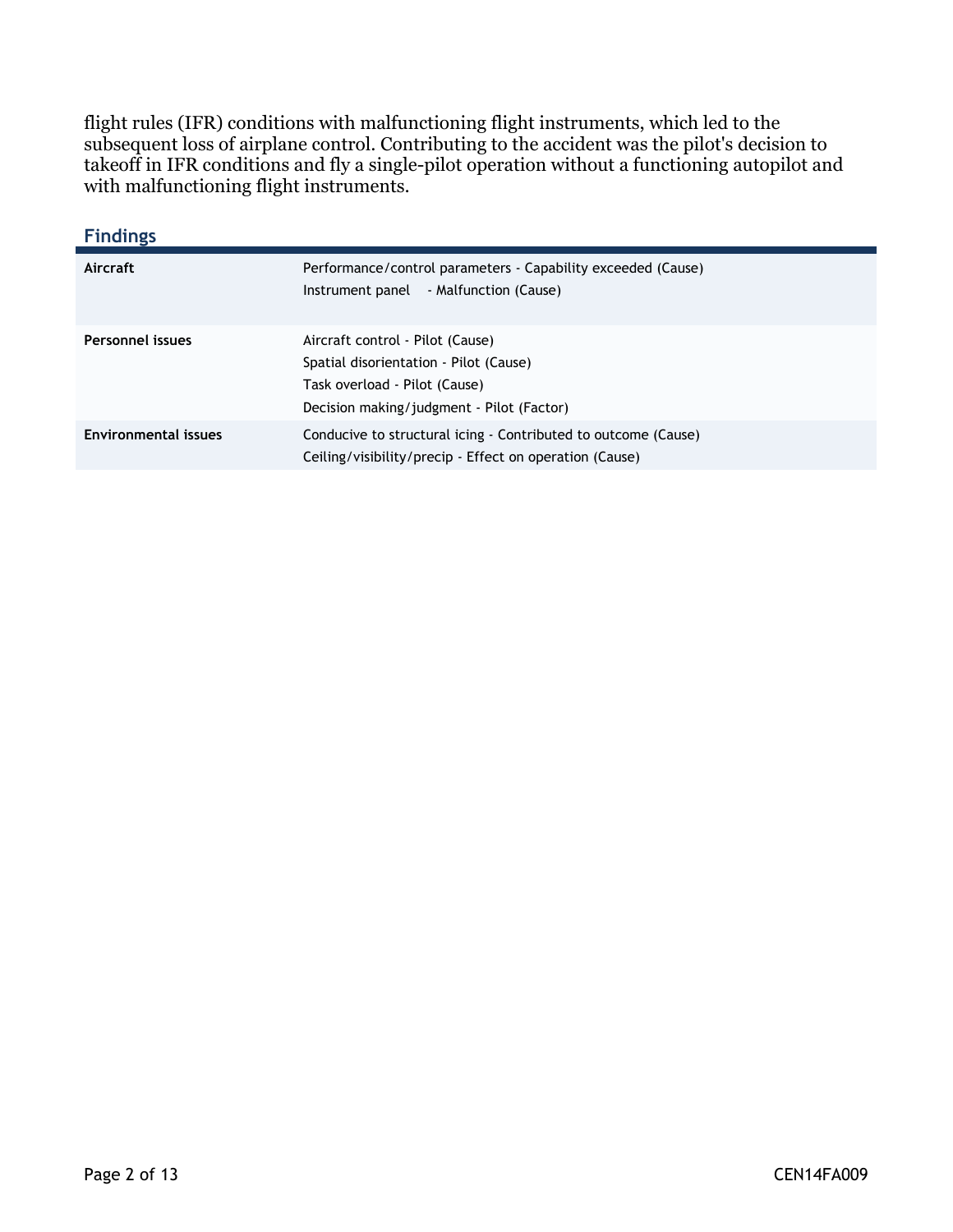# **Factual Information**

#### HISTORY OF FLIGHT

On October 18, 2013, at 1017 central daylight time, N610ED, a Cessna 500, Citation, multiengine turbojet airplane, collided with terrain during an uncontrolled descent near Derby, Kansas. The pilot and passenger were fatally injured, and the airplane was destroyed. The airplane was registered to and operated by Dufresne, Inc.; Murrieta, California. Day visual meteorological conditions (VMC) prevailed on the surface; however, instrument meteorological conditions (IMC) likely prevailed at altitude at the time of the accident. An instrument flight rules flight plan had been filed for the 14 Code of Federal Regulations Part 91 business flight. The airplane departed Wichita Mid-Continent Airport (ICT), Wichita, Kansas, at 1007 and was destined for New Braunfels Regional Airport (BAZ), New Braunfels, Texas.

During climb to cruise, after leveling at 15,000 feet, the airplane departed controlled flight, descended rapidly and impacted terrain. Several witnesses described seeing the airplane below the clouds in a nose-down vertical dive and trailing either white smoke or black smoke. One of the witnesses reported the nose-down airplane was "spinning very fast". Many of the witnesses reported an immediate explosion with a fireball about 500 feet high followed by a column of black smoke. Evidence at the accident scene showed evidence of a postimpact fire with most of the wreckage located in or near a single impact crater. Several witnesses reported that after they heard or saw the explosion and fire they saw airborne debris tumbling and falling to the ground about one half mile west from the main wreckage.

#### PERSONNEL INFORMATION

The pilot, age 49, held a Federal Aviation Administration (FAA) commercial pilot certificate with ratings for airplane single engine and multiengine land, and instrument airplane. His private pilot certificate in airplane single engine land was initially issued on March 6, 2000, his private pilot rating in airplane multiengine land was issued on May 17, 2000, and his rating in instrument airplane was issued on January 7, 2006. On January 20, 2006, he was issued a commercial pilot certificate in airplane multi-engine land, and on February 6, 2006, he was issued a restricted type rating for CE-500 with a limitation "SIC privileges only". On December 13, 2008, he was issued an unrestricted type rating for CE-500.

The pilot also held an FAA second-class medical certificate, issued on July 3, 2012, with a restriction "must have available glasses for near vision".

A review of the pilot's three logbooks showed entries beginning on January 21, 1999, with the last entry in logbook number three on October 11, 2013. The logbooks showed that his total pilot experience was then 2,605 hours, with about 2,366 hours in multi-engine airplanes, and a total of 239 hours of instrument flying experience. He had logged at total of 1,172 hours of pilot experience in Cessna 500 and 550 airplanes which included 658 hours of second-in-command experience.

The pilot completed a satisfactory CE-500 pilot proficiency check on October 4, 2012. One month later on November 10, 2012, he completed a satisfactory proficiency check for a single pilot exemption in CE-500 airplanes. Pilot logbook entries showed that since November 17, 2012, he had flown about 206 hours in CE-500 airplanes with all of that experience logged as a "single pilot", and without another pilot crewmember in the cockpit.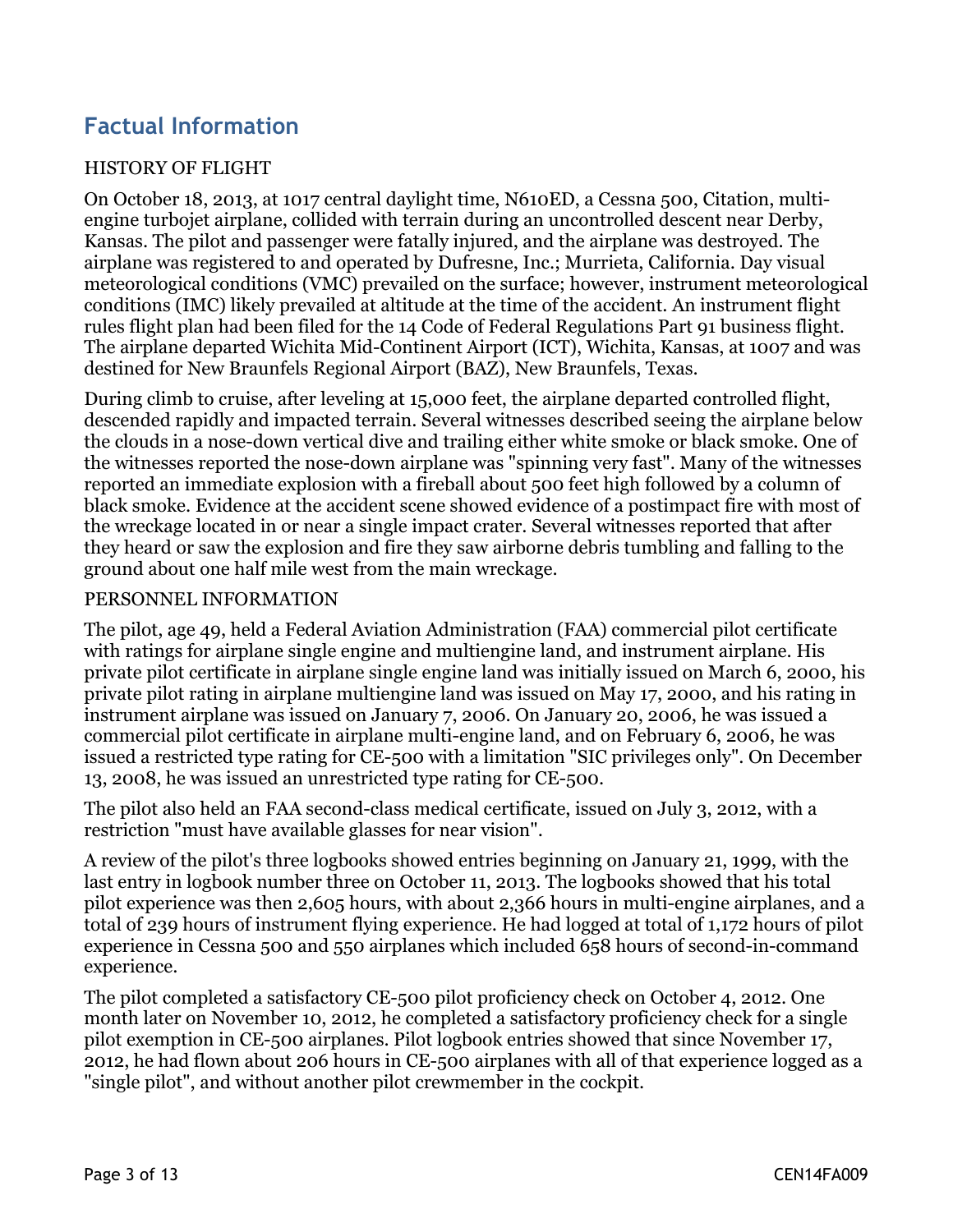#### AIRCRAFT INFORMATION

The Cessna 500, Citation, serial number (s/n) 500-0241, was a multi-engine business turbojet airplane. The transport category airplane was originally issued a standard airworthiness certificate on June 12, 1975. It was powered by two Pratt & Whitney Canada JT-15D-1A turbofan engines, s/n 76522 and s/n 76209, each capable of producing 2,200 pounds of thrust. At the time of the accident the airplane was maintained on an approved aircraft inspection program (AAIP) and its most recent airframe inspection was completed on September 24, 2012, at an airplane total time of 7,560.9 hours. On that date the left and right engines had then accumulated a total of 7,212.8 hours and 10,435.2 hours, respectively.

Based on a postaccident review of invoices, correspondence, pilot logbook entries, and other documents, the total flight time from September 24, 2012, to the accident date was estimated as an additional 249 hours.

The airplane's type-certificate data sheet (TCDS) showed a maximum takeoff weight limitation of 11,500 pounds and showed the airplane was certified with seats for two pilots and a maximum of seven passengers. The limitations in the TCDS also required a minimum crew of a pilot and co-pilot for all flights.

The airplane could be operated with only one pilot if the pilot had been approved under an FAA exemption which included completion of an FAA approved single-pilot training program. That exemption for single pilot operation also stated that all required equipment must be operational including a fully functioning autopilot, flight director, and gyroscopic flight instruments.

An aviation maintenance person in another state reported that the pilot had telephoned him on the day before the accident. The pilot stated that he had just arrived at ICT and on his inbound flight he had several failure flags on the horizontal situation indicator (HSI) and artificial horizon (AH) gyro instruments, and that the right side (co-pilot side) AH gyro was "sideways". The pilot also stated that several times on the same inbound flight to ICT he had uncommanded drops in N1, N2, and ITT readings on one engine and those repeated changes in the engine power setting required re-trimming the aircraft.

Maintenance records and interviews with maintenance persons at ICT showed that the pilot got their assistance to replace the co-pilot's AH gyro instrument. However, the pilot did not mention to them the problems with the malfunctioning autopilot, the malfunctioning pilot's flight instruments, or the malfunctioning engine. No evidence could be found that the pilot ever attempted to fix those problems.

FAA registry documents show that the airplane was purchased by the current owner on March 14, 2005, and that since 1975 the airplane had been registered to 16 different owners.

#### METEOROLOGICAL INFORMATION

ICT was located 13 miles northwest from the accident site at an elevation of 1,333 feet mean sea level (msl). At 0953 the surface weather observation site at ICT reported wind from 010 degrees at 10 knots, 10 miles visibility, light rain, a broken ceiling at 4,400 feet above ground level (agl), overcast skies at 6,500 feet agl, temperature of 7 degrees Celsius (C), dew point temperature of 3 degrees C, and an altimeter setting of 30.15 inches of Mercury.

McConnell Air Force Base (IAB) was located 6 miles north-northwest of the accident site, at an elevation of 1,371 feet msl. At 0958 the surface weather observation site at IAB reported wind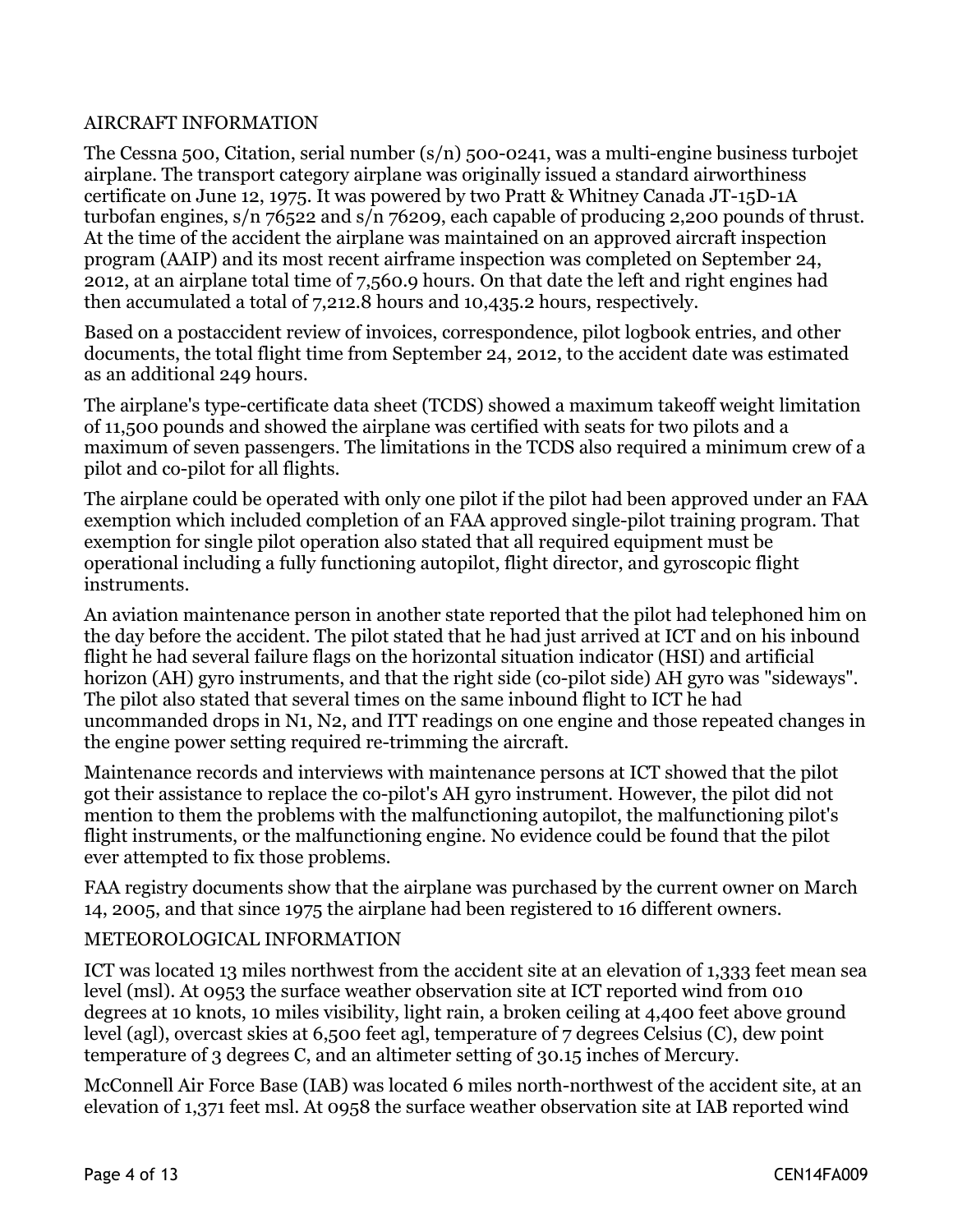from 020 degrees at 10 knots, 10 miles visibility, light rain, few clouds at 900 feet agl, temperature of 6 degrees C, dew point temperature of 4 degrees C, and an altimeter setting of 30.15 inches of Mercury.

The observations from IAB and ICT indicated light rain at the surface at the time of the accident with cloud ceilings lowering over time. Pilot reports in the area indicated light to moderate icing conditions above 6,000 feet msl at the accident time.

AIRMETs Sierra and Zulu issued at 0945 (1445 UCT), and valid at the accident time, forecasted IFR conditions for the accident site with ceilings below 1,000 feet and visibilities below 3 miles with precipitation and mist, and moderate icing conditions between the freezing level and FL180.

Current Icing Potential (CIP) is produced by the NWS' Aviation Weather Center and is intended to be supplemental to other icing advisories (e.g. AIRMETs and SIGMETs). The CIP indicated a 40 to 80 percent probability of icing at the accident altitude around the time of the accident. The high likelihood of icing indicated by CIP matched the weather environment described in the upper air sounding, weather radar, and PIREP sections.

In addition to the CIP showing that icing was likely at 13,000, 14,000 and 15,000 feet at 1000, the CIP also characterized the icing as moderate to heavy around the accident site. Similar icing probabilities and severity were also indicated by CIP above 10,000 feet msl near the accident site around the accident time.

Pilot reports (PIREPs) indicated a large area of light to moderate icing conditions throughout the atmosphere around the accident site. One report of moderate icing came from a large Boeing KC-135E as it was taking off from IAB, and this report along with the ice pellet and snow reports indicate that more severe icing was possible at the flight altitude of the accident flight around the accident time.

The closest NWS WSR-88D with dual-polarization weather radar data was at ICT. That radar showed values of dual-pol data at the accident site which indicated it was likely that the precipitation in and around the accident site at the accident time was a mix between ice crystals, dry snow, and supercooled liquid water. Of note, just to the northeast of ICT and near the accident flight track there was an increase of dBZ values between 1015 and 1020 with dBZ values going from around 15 dBZ at 1015 (1515 UCT) to near 35 dBZ at 1020 There was no or very little change in the Zdr or CC values, likely indicating that there was a large increase in hydrometeors (ice crystals, dry snow, and supercooled liquid water) during the time between 1015 and 1020 CDT around and to the northwest of accident site.

The freezing level was located at 7,231 feet msl. The precipitable water value was 0.64 inches.

The 1000 CDT NAM sounding indicated several layers of conditional instability which supported mid-level clouds from 7,000 feet through 19,000 feet. The 1000 CDT sounding was also close to saturation between -4 degrees C and -20 degrees C, between 9,000 and 19,000 feet msl, which would have likely supported the growth of snow crystals and super cooled liquid water droplets. The icing analysis from RAOB indicated high probability of clear, mixed, and rime icing conditions from 9,000 to at least 18,000 feet. With the soundings remaining between 0 degrees C and -12 degrees C for such a long extent as 9,000 feet, Supercooled Large Drop (SLD) icing would also be likely.

The Area Forecast, valid at the accident time, forecasted an overcast ceiling at 5,000 feet with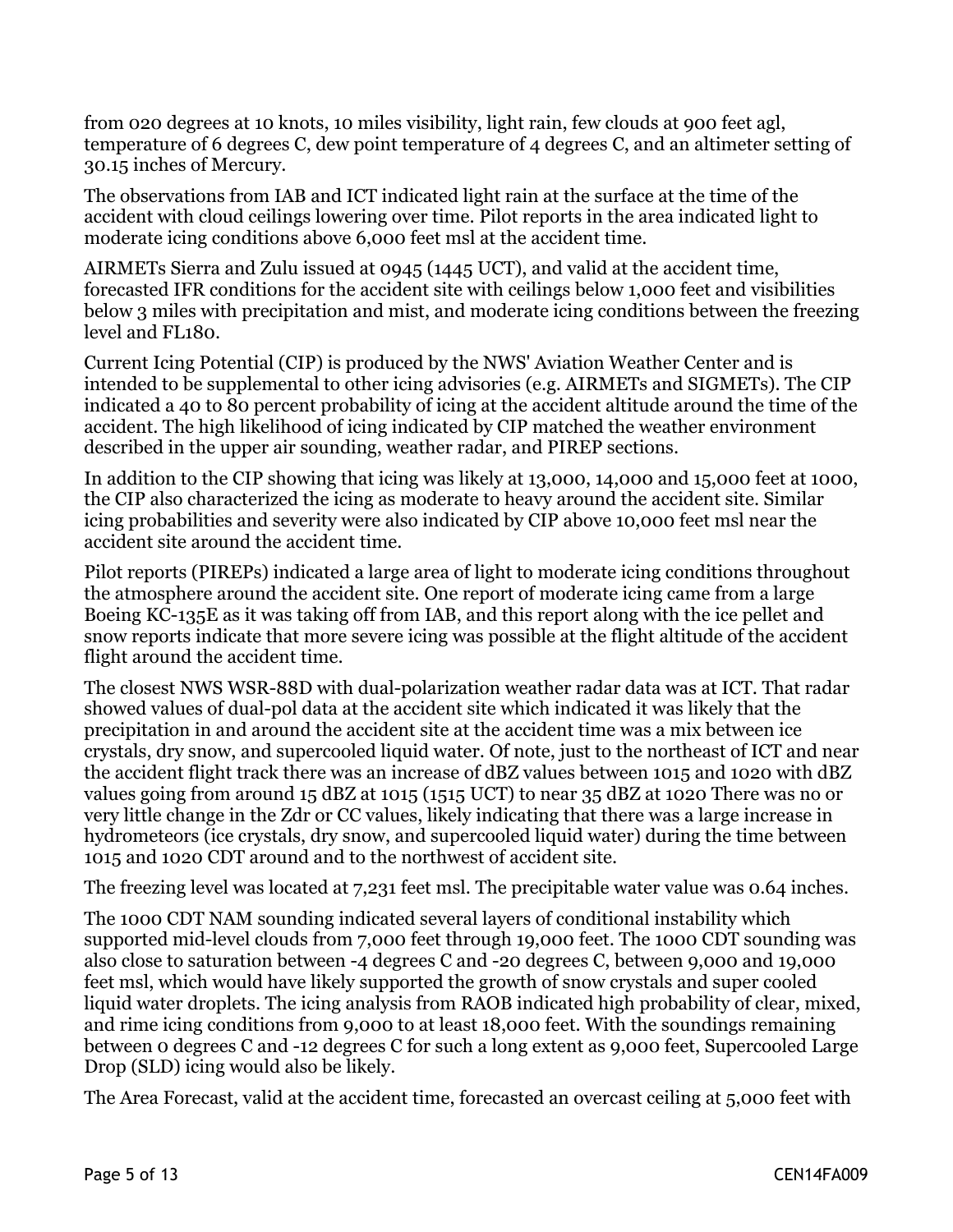the tops of the clouds to 25,000 feet msl.

It was unknown what weather information the pilot had, since there was no record he had received preflight weather information from an official source.

#### COMMUNICATIONS AND RADAR

Following is a timeline of selected communications between the pilot of N610ED and FAA Air Traffic Control (ATC). A summary of the FAA ATC radar contacts is included.

1007 N610ED departed ICT to the north on runway 1R and had normal radio contacts with the departure controller until climbing to 15,000 feet.

| 1010:08                 | Radar showed N610ED was at an altitude of 7,000 feet                  |
|-------------------------|-----------------------------------------------------------------------|
| 1010:36<br>to the right | Radar showed N610ED was at an altitude of 8,000 feet and began a turn |
| 1010:59                 | Radar showed N610ED was at an altitude of 8,900 feet                  |
| 1011:27                 | Radar showed N610ED was at an altitude of 10,000 feet                 |

Radar data showed N610ED was on a meandering course of about 165 degrees beginning about 1012 until 1014:41

| 1012:08 | Radar showed N610ED was at an altitude of 11,000 feet |  |
|---------|-------------------------------------------------------|--|
|---------|-------------------------------------------------------|--|

1012:50 Radar showed N610ED was at an altitude of 12,000 feet

1013:26 Radar showed N610ED was at an altitude of 13,000 feet

1013:55 Radar showed N610ED was at an altitude of 14,000 feet

1014:41 Radar showed N610ED was at an altitude of 14,600 feet and beginning a turn to the right

1014:49 N610ED reported to the controller that he was "… leveling at one five thousand"

1014:54 The controller cleared N610ED to "… climb and maintain flight level two three zero cleared direct millsap"

1015:00 N610ED responded "… millsap direct uh zero echo delta"

No further communications were received from N610ED

A direct course to the Millsap VORTAC was then about 184 degrees at a distance of about 295 nautical miles. Radar data showed N610ED continued its right turn to a course of about 240 degrees and climbed to 15, 200. It then entered a left turn to a course of about 170 degrees and began a meandering descent to 14,600, followed by a climb to 15,200 feet.

1016:19 Radar showed N610ED was at an altitude of 15,200 feet when it began a descending left turn to a course of about 090 degrees

1016:51 The last radar contact showed N610ED was at an altitude of 10,100 feet

Radar contact was then lost. The controller repeatedly attempted to contact N610ED over the next 15 minutes; however, no further radio transmissions were received.

FLIGHT RECORDERS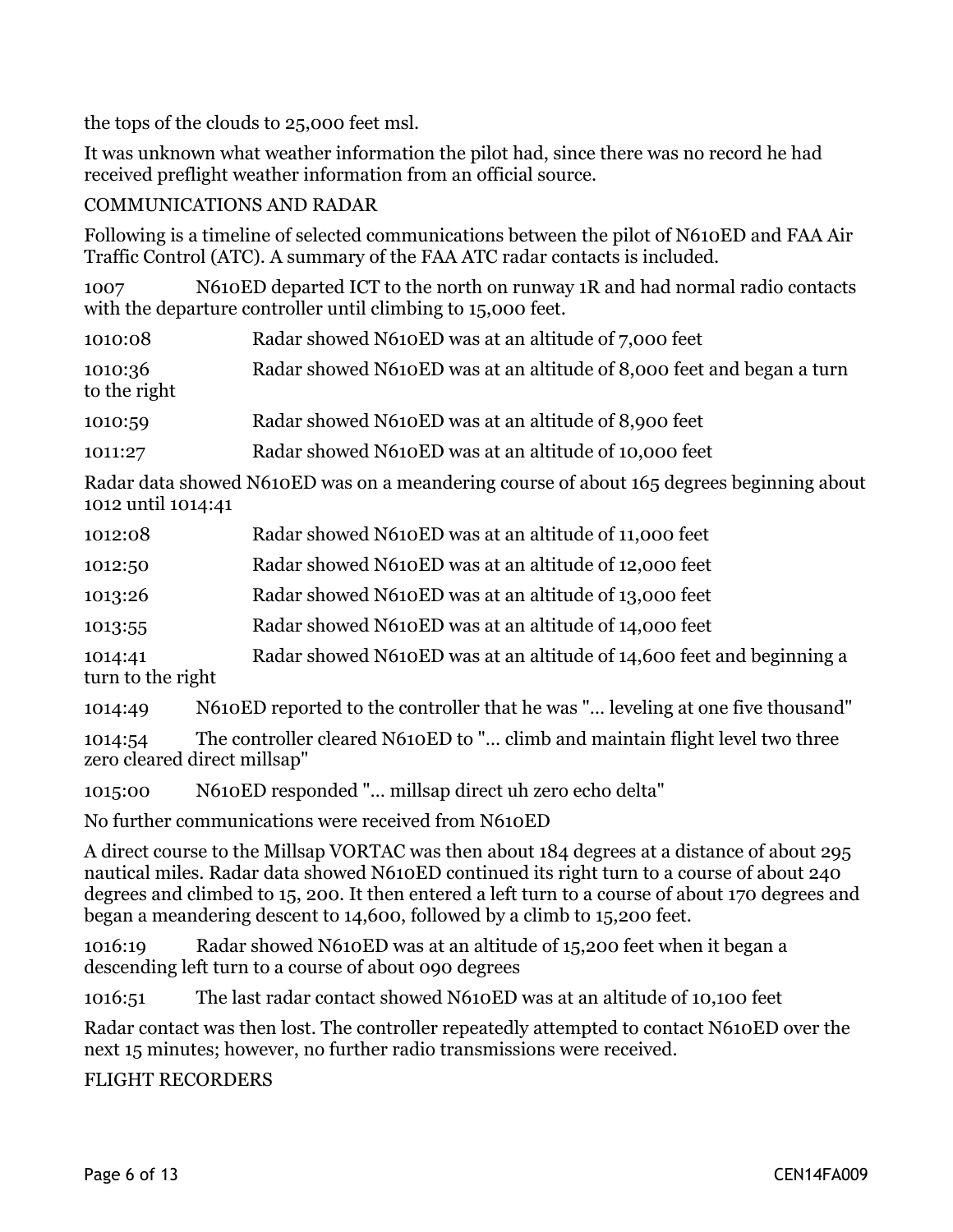The airplane was not equipped with a flight data recorder (FDR) or cockpit voice recorder (CVR), and neither was required by the FAA.

#### WRECKAGE AND IMPACT INFORMATION

The wreckage was located in a bean field about 13 miles southeast from ICT and about 6 miles south southeast from IAB.

Ground scars and other evidence at the scene showed the airplane impacted terrain in a near vertical nose-down attitude creating a crater approximately 15 feet deep and 30 feet wide. The elevation of the main impact crater was estimated as 1,320 feet msl. The wreckage was extensively fragmented. Portions of the terrain surface and some wreckage components on the surface showed evidence of a postimpact fire.

Most of the airplane, including the landing gear, engines, and the other heavier portions of the wreckage were buried in the impact crater. Dirt was ejected from the crater mostly toward the southeast with the center line of that debris path oriented to about 125 degrees. Small fragmented pieces of wreckage were found within 50 to 100 feet from the south through northeast. Other small pieces of wreckage were found within about 300 feet to the east through southeast.

The outer portion of the left wing had separated and came to rest in a harvested corn field about 3,100 feet west at 264 degrees from the main wreckage. The left aileron had separated and came to rest in a harvested corn field about 1,950 feet west at 276 degrees from the main wreckage. The left aileron and the portion of the left wing were photo documented and transported to the location where the main wreckage was being laid out.

As the crater was excavated and the wreckage parts were recovered from the crater they were laid out at the scene. The fragmented and frequently obliterated wreckage parts observed included: both wings, both ailerons, the elevator, the rudder, the tail surfaces, the radome, the fuselage, the nose gear, the left and right landing gear, and both engines. During the wreckage lay-out at the accident scene, all major components of the airplane were accounted for.

The left engine s/n could not be determined at the scene. Its installed position was determined by its location in the impact crater and the fan trim servo located with opposite engine. The fan case, outer bypass duct, intermediate case and accessory gearbox were obliterated. Only separate portions of housings were recovered. The low pressure fan hub had separated from the engine and was recovered separately. All blades were sheared at their roots. The high pressure impeller was separated from the engine, and the impeller shroud was recovered separately. The gas generator case and engine tail cone were deformed by impact.

The right engine s/n could not be determined at the scene. Its installed position was determined its location in the impact crater and the fan trim servo located with engine. The fan case, outer bypass duct, intermediate case and accessory gearbox were obliterated. Fractured portions of housings were recovered. The low pressure fan hub fractured from main engine and was recovered separately. All blades were sheared at their roots. The high pressure impeller was separated from the engine, and the impeller shroud was recovered separately. The gas generator case and engine tail cone were deformed by impact. The separated high pressure turbine was recovered separately. All blades were sheared at their roots.

#### MEDICAL AND PATHOLOGICAL INFORMATION

Autopsies were performed on the pilot and the passenger by the Regional Forensic Science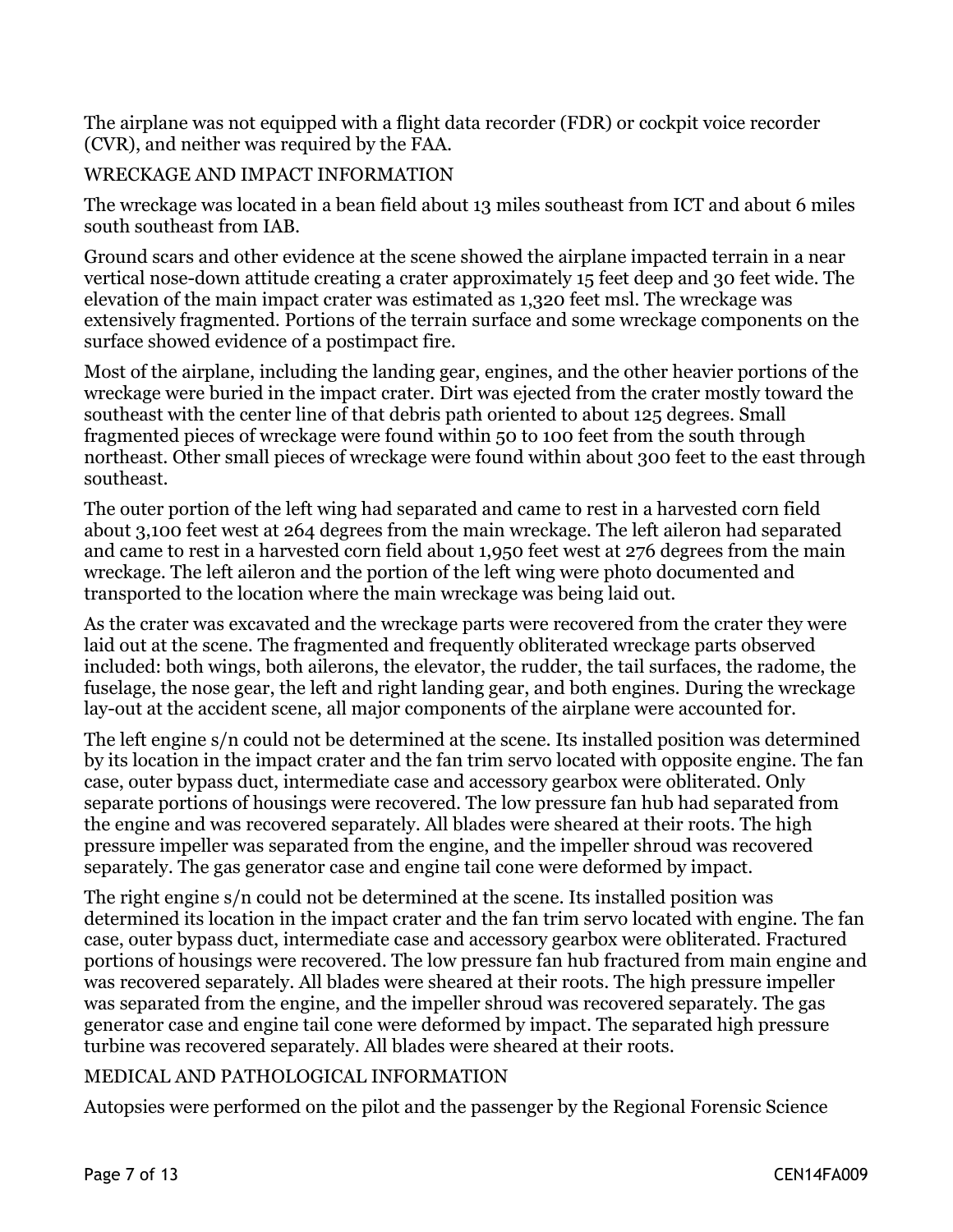Center - Sedgwick County, Kansas; in Wichita, Kansas.

Forensic toxicology was not performed.

#### TESTS AND RESEARCH

#### Main Wreckage and Engines

The wreckage was moved to another location and examined. The major components of the airplane were again laid out and confirmed that all major components of the airplane were accounted for. The fragmented parts of the engines were removed and examined separately.

The left engine fan case, outer bypass duct, intermediate case, and accessory gearbox were obliterated. Fractured portions of the housings were recovered. The low pressure fan hub was

fractured from the main engine and located separately. All of the fan blades were sheared at their

roots. The high pressure impeller was fractured from the main engine, and the impeller shroud was recovered separately. The gas generator case was severely deformed by impact. The tail cone was deformed, preventing access to the low pressure turbines. The severe impact damage precluded a formal disassembly. The gas generator and turbine support cases were sectioned as practicable for access. Strong circumferential rubbing and deformation were displayed by the low pressure fan, high pressure compressor and shroud, high pressure turbine stator, shroud, and

turbine, second stage low pressure turbine stator, shroud and turbine, and the 3rd stage low pressure turbine stator, shroud and turbine, due to their making contact with their adjacent components under impact loads and engine structural housing deformation.

The left engine low compressor case was obliterated, with only fragments recovered. The low compressor inlet case was obliterated, with only fragments recovered. The intermediate case was obliterated, with only fragments recovered. The accessory gearbox was obliterated, with only fragments recovered. The oil to fuel heater, fuel control unit pneumatic section, high pressure fuel pump, and the flow divider were recovered separately, with impact damage. The outer bypass duct displayed severe impact deformation. The gas generator case displayed severe impact deformation. The inner bypass duct displayed severe impact deformation. The exhaust duct displayed severe impact deformation. The automatic fuel shut off valve (N2 over speed shut off valve) was in the normal un-triggered position.

The right engine fan case, outer bypass duct, intermediate case and accessory gearbox were obliterated. Fractured portions of the housings only were recovered. The low pressure fan hub was fractured from the main engine and was located separately. All of the fan blades were sheared at their roots. The high pressure impeller was partially fractured from main engine, and the impeller shroud was recovered separately. The gas generator case was severely deformed and torn by impact. The high pressure turbine was recovered separately. All of the blades were sheared at their roots. The tail cone was deformed preventing access to the low pressure turbines. The severe impact damage precluded formal disassembly. The gas generator and turbine support cases were sectioned as practicable for access. Strong circumferential rubbing and deformation were displayed by the low pressure fan, high pressure compressor and shroud, high pressure turbine stator, shroud, and turbine, second stage low pressure turbine stator, shroud and turbine, and the 3rd stage low pressure turbine stator, shroud and turbine, due to their making contact with their adjacent components under impact loads and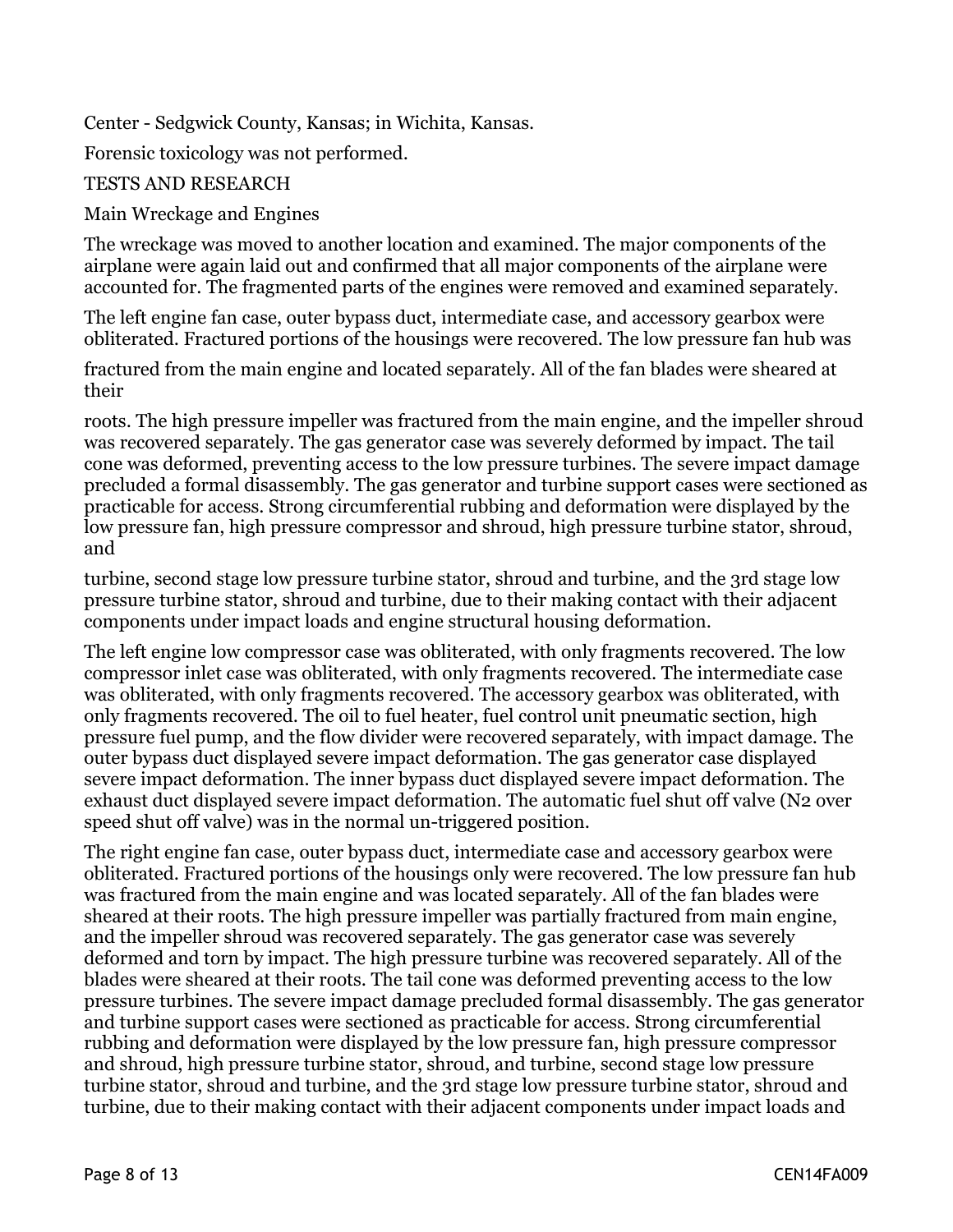engine structural housing deformation.

The right engine low compressor case was obliterated, with only fragments recovered. The low compressor inlet case was obliterated, with only fragments recovered. The intermediate case was obliterated, with only fragments recovered. The accessory gearbox was obliterated, with only fragments recovered. The oil to fuel heater, fuel control unit pneumatic section, high pressure fuel pump, and the flow divider were recovered separately, with impact damage. The outer bypass duct displayed severe impact deformation. The gas generator case displayed severe impact deformation. The inner bypass duct displayed severe impact deformation. The exhaust duct displayed severe impact deformation. The automatic fuel shut off valve (N2 over speed shut off valve) was in the normal un-triggered position.

Both the left and right engines displayed similar contact signatures to their internal components characteristic of the engines producing similar power in the time of impact, likely in a middle to high power range.

Follow-up Examination of the Left Wing

A portion of the separated left outboard wing which included the fracture location at the inboard end was examined with federal oversight at the Cessna Material and Process Engineering Lab in Wichita, Kansas. The purpose of the examination was to identify and characterize the fractures of the various structural elements of the left outboard wing structure, as well as documenting several areas of repairs of the structure near the separation location.

The examination found that the left wing had separated from the aircraft at approximately WS 161 to 171.5, with torn and crumpled wing skin and deformation and fracture of internal structural components (stringers and spar assemblies). The microscopic examination of features of 23 different fracture surfaces associated with the wing structure between WS 161 and 208 were all indicative of ductile overload fracture.

The examination also showed that the wing exhibited repairs at several locations between WS 161 and WS 208, consisting of spliced-in forward portions of ribs at WS 171.5 and WS 192 and a replacement lower aux spar cap between WS 177.5 and WS 199.5. The repairs showed that many of the rivets were improperly installed, there were several double drilled fastener holes, unapproved materials were used, and internal parts did not have protective primer applied. In addition, the application of fuel tank sealant was excessive and sloppy in the internal areas of the wing structure.

The examination of the wreckage revealed no evidence of preimpact mechanical malfunctions or failures that would have precluded normal operation.

#### ADDITIONAL INFORMATION

According to the FAA Instrument Flying Handbook FAA-H-8083-15B; Chapter 10 on page 10- 24: "The very nature of flight in instrument meteorological conditions (IMC) means operating in visible moisture such as clouds. At the right temperatures, this moisture can freeze on the aircraft, causing increased weight, degraded performance, and unpredictable aerodynamic characteristics. Understanding avoidance and early recognition followed by prompt action are the keys to avoiding this potentially hazardous situation … Structural icing is a condition that can only get worse. Therefore, during an inadvertent icing encounter, it is important the pilot act to prevent additional ice accumulation. Regardless of the level of anti-ice or deice protection offered by the aircraft, the first course of action should be to leave the area of visible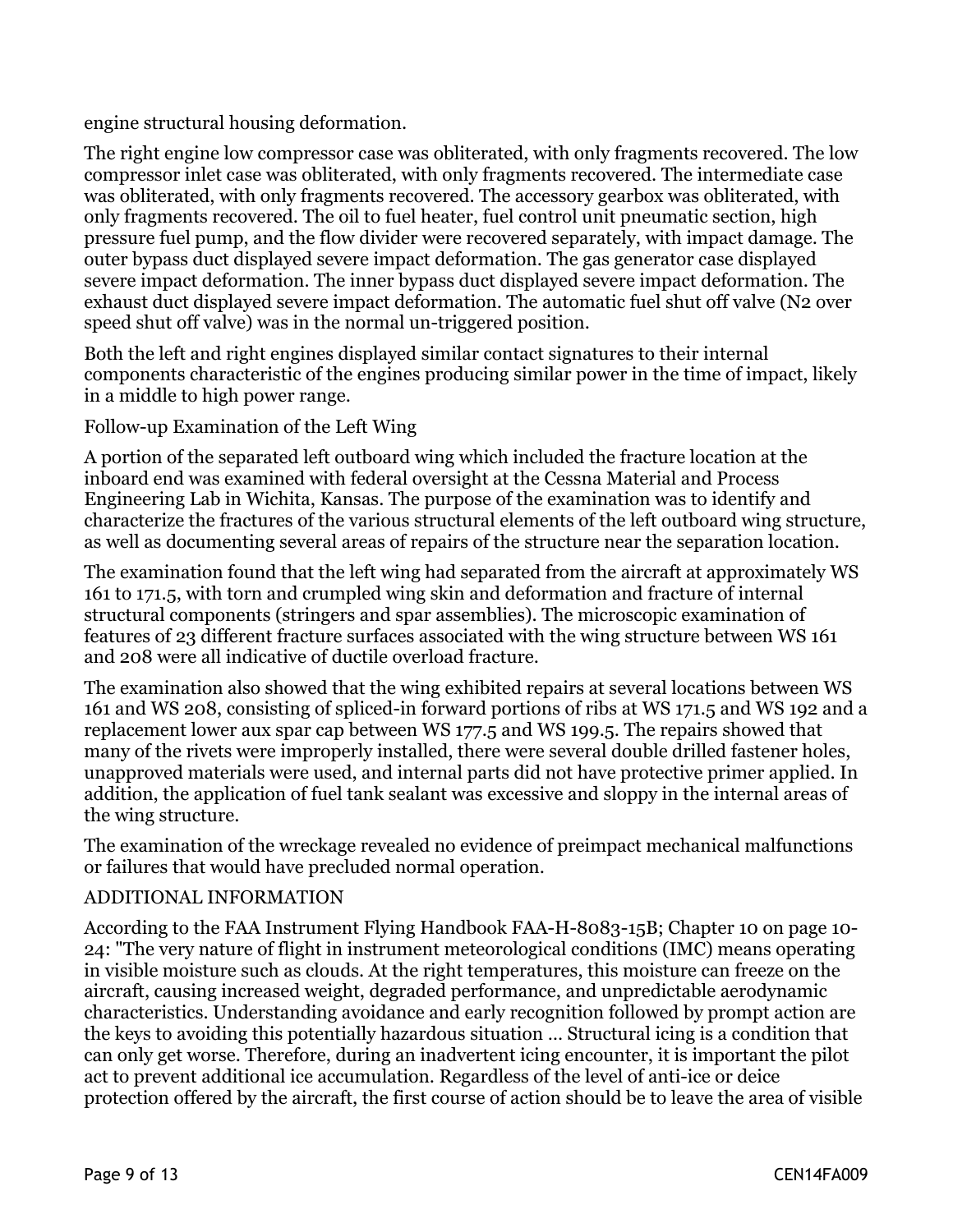moisture. This might mean descending to an altitude below the cloud bases, climbing to an altitude that is above the cloud tops, or turning to a different course. If this is not possible, then the pilot must move to an altitude where the temperature is above freezing. Pilots should report icing conditions to ATC and request new routing or altitude if icing will be a hazard."

Chapter 11 on page 11-2: Inadvertent Icing Encounter "Because icing is unpredictable in nature, pilots may find themselves in icing conditions even though they have done everything practicable to avoid it … The effects of ice on aircraft are cumulative—thrust is reduced, drag increases, lift lessens, and weight increases. The results are an increase in stall speed and a deterioration of aircraft performance. In extreme cases, two to three inches of ice can form on the leading edge of the airfoil in less than 5 minutes. It takes only 1/2 inch of ice to reduce the lifting power of some aircraft by 50 percent and increases the frictional drag by an equal percentage. A pilot can expect icing when flying in visible precipitation, such as rain or cloud droplets, and the temperature is between +02 and –10° Celsius. When icing is detected, a pilot should … leave the area of precipitation or go to an altitude where the temperature is above freezing … Proper preflight action includes obtaining (weather) information".

Chapter 5 on page 5-25: "An autopilot is a mechanical means to control an aircraft using electrical, hydraulic, or digital systems (and) can control three axes of the aircraft: roll, pitch, and yaw ... The autopilot should be utilized to reduce workload, which affords the pilot more time to monitor the flight (and) decreases the chances of entry into an unusual attitude ... "

Chapter 7 on page 7-36 "When operating in IMC and in a partial panel configuration, the pilot should avoid abrupt changes to the control yoke. Reacting abruptly to altitude changes can lead to large pitch changes and thus a larger divergence from the initial altitude … overcontrolling causes the pilot to move from a nose-high attitude to a nose-low attitude and … small changes to pitch are required to insure prompt corrective actions are taken to return the aircraft to its original altitude with less confusion … during instrument flight with limited instrumentation, it is imperative that only small and precise control inputs are made. Once a needle movement is indicated denoting a deviation in altitude, the pilot needs to make small control inputs to stop the deviation. Rapid control movements only compound the deviation by causing an oscillation effect. This type of oscillation can quickly cause the pilot to become disoriented and begin to fixate on the altitude. Fixation on the altimeter can lead to a loss of directional control as well as airspeed control".

According to the FAA "Aeronautical Information Manual"; section 8-1-5, Illusions Leading to Spatial Disorientation: "Various complex motions and forces and certain visual scenes encountered in flight can create illusions of motion and position. Spatial disorientation from these illusions can be prevented only by visual reference to reliable, fixed points on the ground or to flight instruments ...A rapid acceleration … can create the illusion of being in a nose up attitude. The disoriented pilot will push the aircraft into a nose low, or dive attitude. A rapid deceleration by a quick reduction of the throttles can have the opposite effect, with the disoriented pilot pulling the aircraft into a nose up, or stall attitude .. An abrupt change from climb to straight and level flight can create the illusion of tumbling backwards. The disoriented pilot will push the aircraft abruptly into a nose low attitude, possibly intensifying this illusion".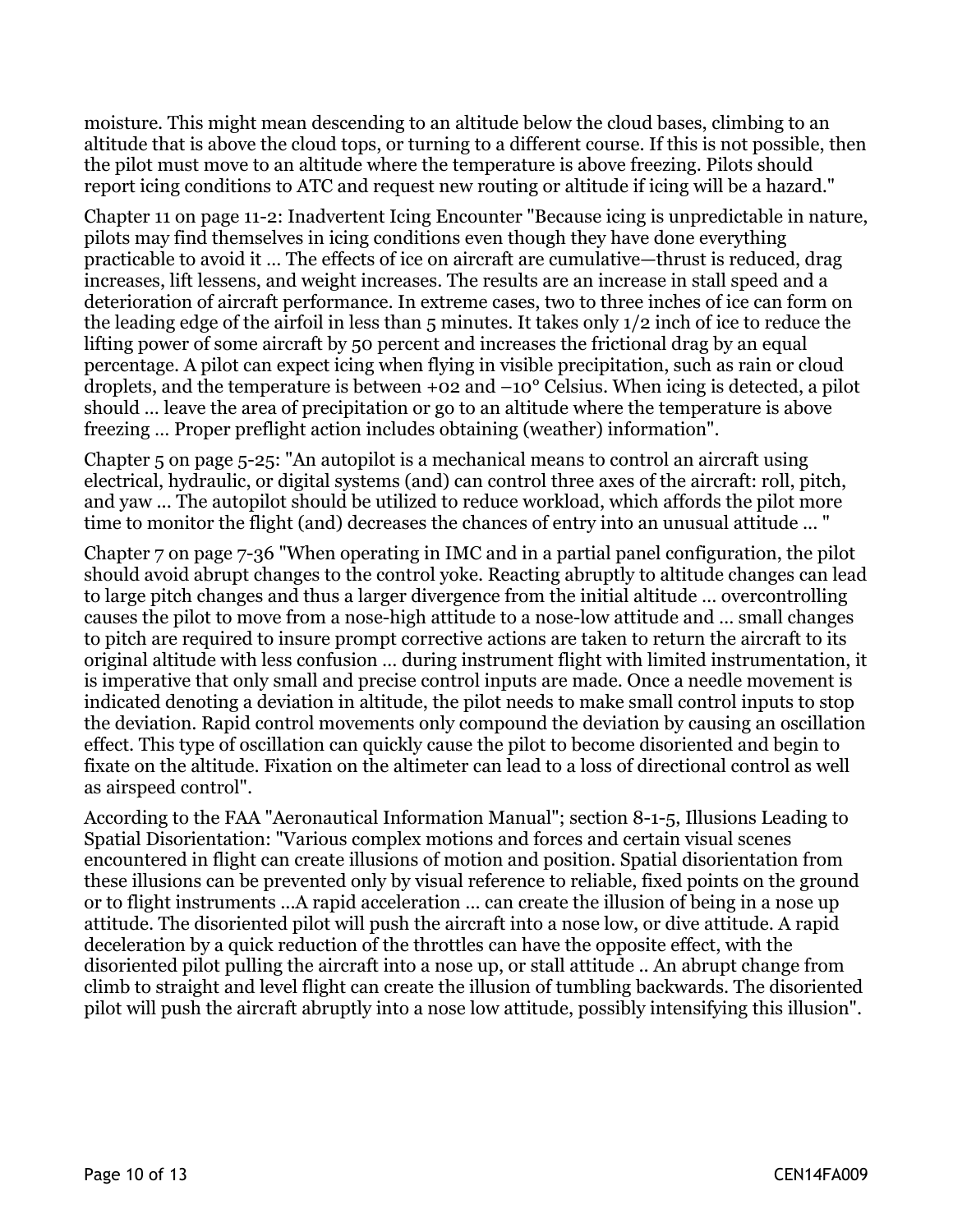# **History of Flight**

| Enroute-climb to cruise | Unknown or undetermined<br>Structural icing<br>Loss of control in flight (Defining event)       |
|-------------------------|-------------------------------------------------------------------------------------------------|
| Uncontrolled descent    | Aircraft structural failure<br>Part(s) separation from AC<br>Collision with terr/obj (non-CFIT) |
| Post-impact             | Explosion (post-impact)<br>Fire/smoke (post-impact)                                             |

#### **Pilot Information**

| Certificate:                     | Commercial                                                                                                                                                                                        | Age:                              | 49         |
|----------------------------------|---------------------------------------------------------------------------------------------------------------------------------------------------------------------------------------------------|-----------------------------------|------------|
| Airplane Rating(s):              | Multi-engine Land; Single-engine<br>Land                                                                                                                                                          | Seat Occupied:                    | Left       |
| <b>Other Aircraft Rating(s):</b> | None                                                                                                                                                                                              | <b>Restraint Used:</b>            |            |
| Instrument Rating(s):            | Airplane                                                                                                                                                                                          | <b>Second Pilot Present:</b>      | No         |
| Instructor Rating(s):            | None                                                                                                                                                                                              | <b>Toxicology Performed:</b>      | No         |
| <b>Medical Certification:</b>    | Class 2 With Waivers/Limitations                                                                                                                                                                  | Last FAA Medical Exam:            | 07/03/2013 |
| <b>Occupational Pilot:</b>       | Yes                                                                                                                                                                                               | Last Flight Review or Equivalent: | 11/10/2012 |
| <b>Flight Time:</b>              | 2605 hours (Total, all aircraft), 1172 hours (Total, this make and model), 47 hours (Last 90<br>days, all aircraft), 16 hours (Last 30 days, all aircraft), 0 hours (Last 24 hours, all aircraft) |                                   |            |

## **Aircraft and Owner/Operator Information**

| Aircraft Make:                | <b>CESSNA</b>                           | <b>Registration:</b>                     | <b>N610ED</b> |
|-------------------------------|-----------------------------------------|------------------------------------------|---------------|
| Model/Series:                 | 500 CITATION                            | <b>Aircraft Category:</b>                | Airplane      |
| Year of Manufacture:          |                                         | <b>Amateur Built:</b>                    | No.           |
| Airworthiness Certificate:    | <b>Transport</b>                        | Serial Number:                           | 5000241       |
| <b>Landing Gear Type:</b>     | Retractable - Tricycle                  | Seats:                                   | 8             |
| Date/Type of Last Inspection: | 09/24/2012, Continuous<br>Airworthiness | <b>Certified Max Gross Wt.:</b>          | 11500 lbs     |
| Time Since Last Inspection:   | 249 Hours                               | Engines:                                 | 2 Turbo Fan   |
| Airframe Total Time:          | 7560 Hours as of last<br>inspection     | <b>Engine Manufacturer:</b>              | <b>PWC</b>    |
| ELT:                          | C126 installed, not activated           | <b>Engine Model/Series:</b>              | JT15D-1A      |
| <b>Registered Owner:</b>      | DUFRESNE INC                            | <b>Rated Power:</b>                      | 2200 lbs      |
| Operator:                     | DUFRESNE INC                            | <b>Operating Certificate(s)</b><br>Held: | None          |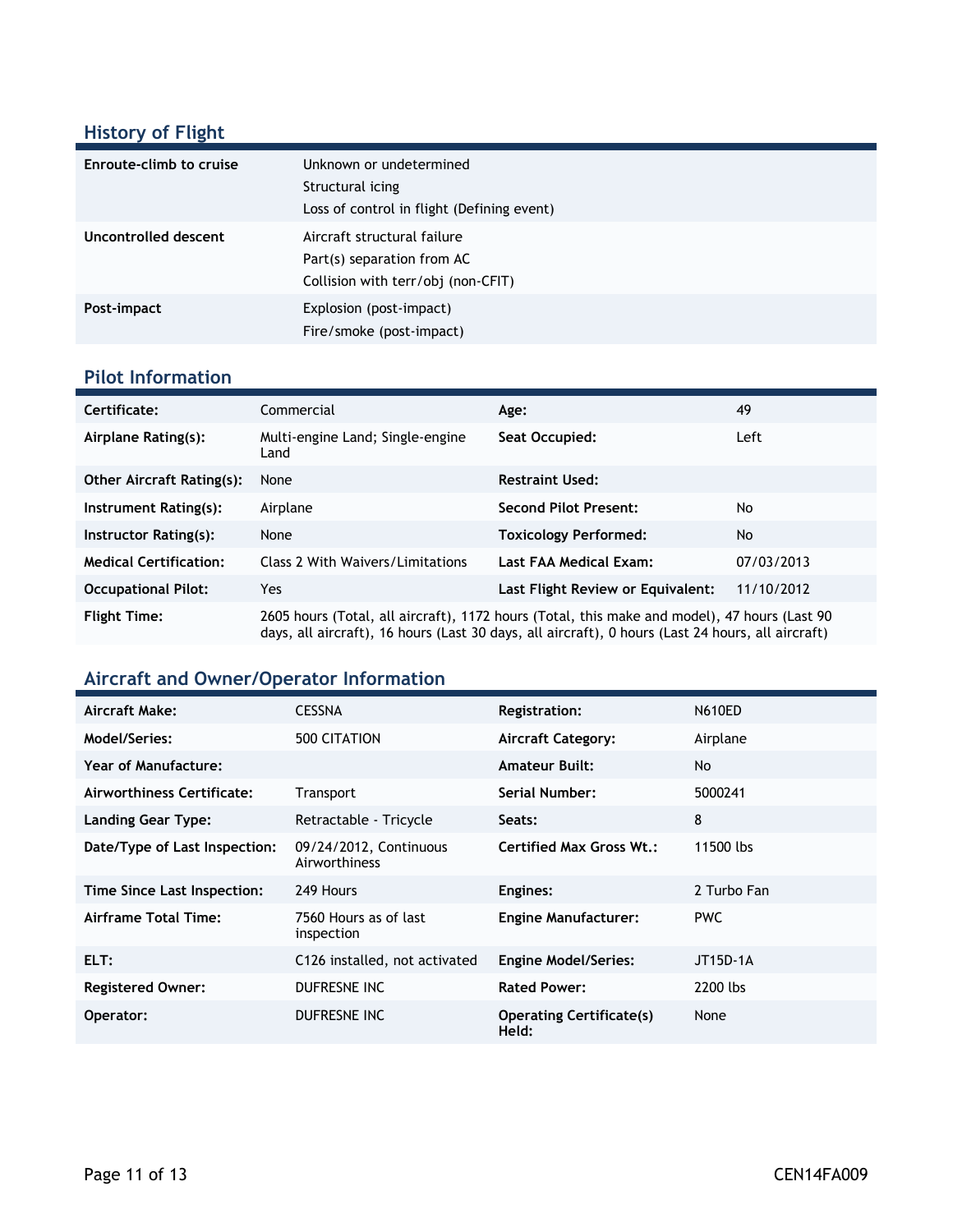## **Meteorological Information and Flight Plan**

| <b>Conditions at Accident Site:</b>     | <b>Visual Conditions</b> | <b>Condition of Light:</b>                     | Day                       |
|-----------------------------------------|--------------------------|------------------------------------------------|---------------------------|
| <b>Observation Facility, Elevation:</b> | KIAB, 1371 ft msl        | Distance from Accident Site:                   | 6 Nautical Miles          |
| <b>Observation Time:</b>                | 0958 CDT                 | Direction from Accident Site:                  | $337^\circ$               |
| <b>Lowest Cloud Condition:</b>          | Few / 900 ft agl         | Visibility                                     | 10 Miles                  |
| Lowest Ceiling:                         | None                     | Visibility (RVR):                              |                           |
| Wind Speed/Gusts:                       | 10 knots $/$             | <b>Turbulence Type</b><br>Forecast/Actual:     |                           |
| <b>Wind Direction:</b>                  | $20^{\circ}$             | <b>Turbulence Severity</b><br>Forecast/Actual: |                           |
| <b>Altimeter Setting:</b>               | 30.15 inches Hg          | <b>Temperature/Dew Point:</b>                  | $6^\circ$ C / $4^\circ$ C |
| <b>Precipitation and Obscuration:</b>   | Light - Rain             |                                                |                           |
| <b>Departure Point:</b>                 | Wichita, KS (ICT)        | Type of Flight Plan Filed:                     | IFR.                      |
| Destination:                            | New Braunfels, TX (BAZ)  | <b>Type of Clearance:</b>                      | IFR.                      |
| <b>Departure Time:</b>                  | 1007 CDT                 | Type of Airspace:                              |                           |

# **Wreckage and Impact Information**

| Crew Injuries:          | 1 Fatal | Aircraft Damage:           | Destroved                   |
|-------------------------|---------|----------------------------|-----------------------------|
| Passenger Injuries:     | 1 Fatal | <b>Aircraft Fire:</b>      | On-Ground                   |
| <b>Ground Injuries:</b> | N/A     | <b>Aircraft Explosion:</b> | On-Ground                   |
| <b>Total Injuries:</b>  | 2 Fatal | Latitude, Longitude;       | 37.522500, -97.217500 (est) |

### **Administrative Information**

| Investigator In Charge (IIC):            | Thomas Latson                                                     | <b>Report Date:</b> | 11/19/2015 |  |
|------------------------------------------|-------------------------------------------------------------------|---------------------|------------|--|
| <b>Additional Participating Persons:</b> | Matthew Rigsby; FAA AVP-100; Washington, DC                       |                     |            |  |
|                                          | Ricardo J Asensio; Cessna Aircraft Company; Wichita, KS           |                     |            |  |
|                                          | Thomas Berthe; Pratt and Whitney Canada; Longueil, QC             |                     |            |  |
|                                          | David McNair; Transportation Safety Board of Canada; Gatineau, QC |                     |            |  |
|                                          | Bobby D Warren; FAA Wichita FSDO; Wichita, KS                     |                     |            |  |
|                                          | Richard Terrell; FAA Wichita FSDO; Wichita, KS                    |                     |            |  |
| <b>Publish Date:</b>                     | 11/19/2015                                                        |                     |            |  |
| Note:                                    | The NTSB traveled to the scene of this accident.                  |                     |            |  |
| <b>Investigation Docket:</b>             | http://dms.ntsb.gov/pubdms/search/dockList.cfm?mKey=88235         |                     |            |  |